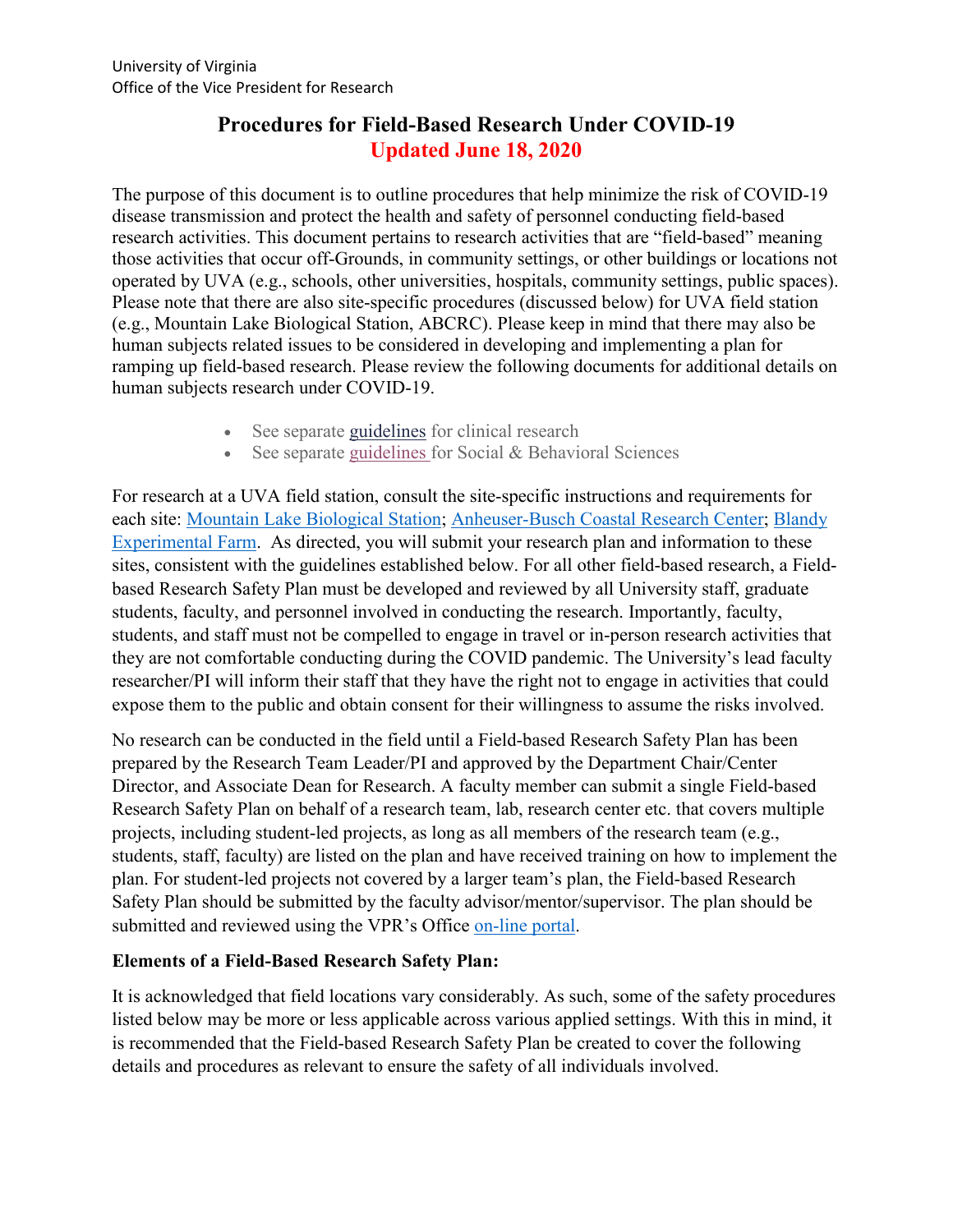University of Virginia Office of the Vice President for Research

- 1. List of all personnel (e.g., graduate students, postdocs, staff, faculty) including their contact information and an emergency contact.
- 2. Justification as to why delaying the research will have a detrimental impact on the project. This could include graduate students' progression toward a degree requirement resulting from the research or completion of sponsored projects or contracts.
- 3. Description of the research activities and what precautions are instituted to limit potential disease transmission (i.e., personal protective equipment [PPE], social distancing). See below and additional details in the VPR's [Research Ramp-Up Toolkit.](https://research.virginia.edu/research-ramp-toolkit)
- 4. Contingency plan for carrying on research if one or more personnel becomes sick or is no longer willing to risk conducting the research. See details in the VPR's [Ramp-up Toolkit.](https://research.virginia.edu/research-ramp-toolkit)
- 5. A copy of the Field-based Research Safety Plan and associated documents and work logs should be maintained in a shared space such that all project staff and personnel have access to the document, as revisions may be needed over time (i.e., UVA Box).

## **Approvals and Requirements:**

- 1. Research being conducted at non-UVA sites must have written permission for the field work to proceed from those that control access to the field site (e.g., school, other university, hospital, community setting), to the extent that such an approval is relevant for the field-based research site. Please note that these sites may also have COVID related procedures that are required for accessing those sites, which should be addressed in the UVA Field-based Research Safety Plan.
- 2. If non-UVA agencies or research partners (e.g., other universities, subcontractors) are actively engaged in the research, the research must satisfy UVA standards detailed here.
- 3. A log of each day's activities should be created and stored in a shared folder (e.g., UVA Box). This log will include public or private locations accessed or visited, personnel in attendance, and any procedural or health related anomalies that may have occurred requiring assistance from persons outside the core field staff (e.g. mechanical issues, health issues).

## **PPE and Other Health-Related Precautions:**

- **1.** Each traveling investigator must complete UVA online COVID awareness and precaution training module (see [Ramp-up Toolkit\)](https://research.virginia.edu/research-ramp-toolkit).
- 2. Before conducting research each day, all faculty, students, staff, and other personnel involved in the research project must complete the health screening through the VPR's online attestation process.
- 3. No one should participate in any fieldwork if they are feeling ill, have a temperature of >100 degrees Fahrenheit, or if any members of their household are experiencing flu-like symptoms. In such cases these individuals should, if possible, contact their primary care physician. Field stations may have established protocols for the use of local care options.
- 4. During fieldwork, masks should be worn at all times when within at least 12 feet of other people. Masks may be removed when working alone.
- 5. It is advised that a distance of at least 6 feet be maintained between all personnel and with any other non-project staff at all times. Consider bringing extra masks for other non-UVA personnel if they do not have masks.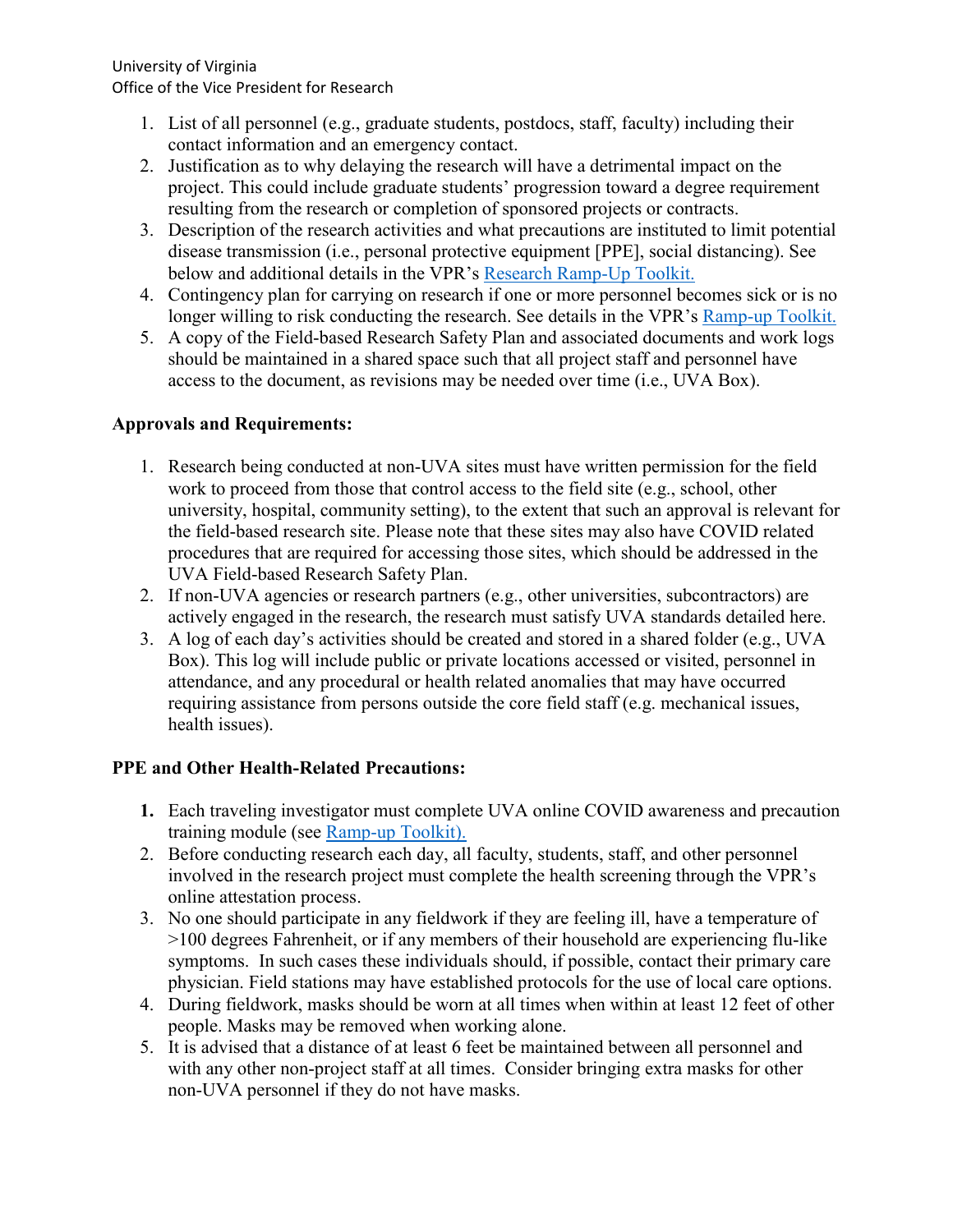- 6. The level and timing of disinfecting between uses of equipment should be determined by the project team. Separate equipment or materials should be made available for participants or others encountered in the field (e.g., tablet, writing instruments, copies of materials, handouts) so that they can be cleaned or disposed of after use. Upon the completion of the field-based research all equipment and materials must be disinfected.
- 7. If a member of the project staff presents flu-like symptoms the following steps are required:
	- a) The individual must cease fieldwork and self-quarantine. Contingency funds for a separate hotel room or other measures must be considered by the PI before research begins.
	- a) Seek COVID testing as soon as possible.
	- b) The remainder of the project staff may continue their work but must make extra efforts to isolate the project staff from external sources.
	- c) The individual can return to work if they test negative of are fever free for at least 14 days.

## **Travel-Related Considerations:**

- 1. Travelers should drive separately to, from, and at the study site(s).
- 2. If the field-based research involves traveling out of state, written permission must be obtained by the Department Chair/Center Director and the Associate Dean for Research. See [UVA travel restrictions here.](https://www.virginia.edu/coronavirus/faq)
- 3. If traveling long distances, stops should only be made for fuel and restrooms. Sanitize hands after these activities. All UVA personnel traveling should bring ample water/liquids, food, and masks/PPE for themselves in clearly labelled bottles and containers. No sharing of drinks, food, or masks/PPE will be allowed.
- 4. Remote fieldwork likely changes the risks of exposure to COVID-19 in positive and negative ways. Traveling to a remote work site often brings individuals from multiple locations to the same location enhancing risk when people arrive but limits external exposure after arrival. Individuals planning to participate in remote fieldwork, should self-quarantine as much as possible before traveling to the field site.
- 5. Project staff should establish field and travel protocols to maintain hierarchically isolated social groups that are maintained throughout field activities rather than mixing among groups. When space must be shared (e.g., sleeping quarters, dining areas, vehicles), mixing group membership should be minimized so that pairs or small groups that must share one sort of space limit commingling with others. Purchasing of food, supplies and contact with society outside the project staff should be limited to as few individual interactions as possible.
- 6. Shared housing and dining should be avoided whenever possible, or in accordance with hierarchical isolation above. For long-term field work requiring shared housing of longer than 2 weeks, cohabitating individuals may operate as a household after the initial 2 week period.